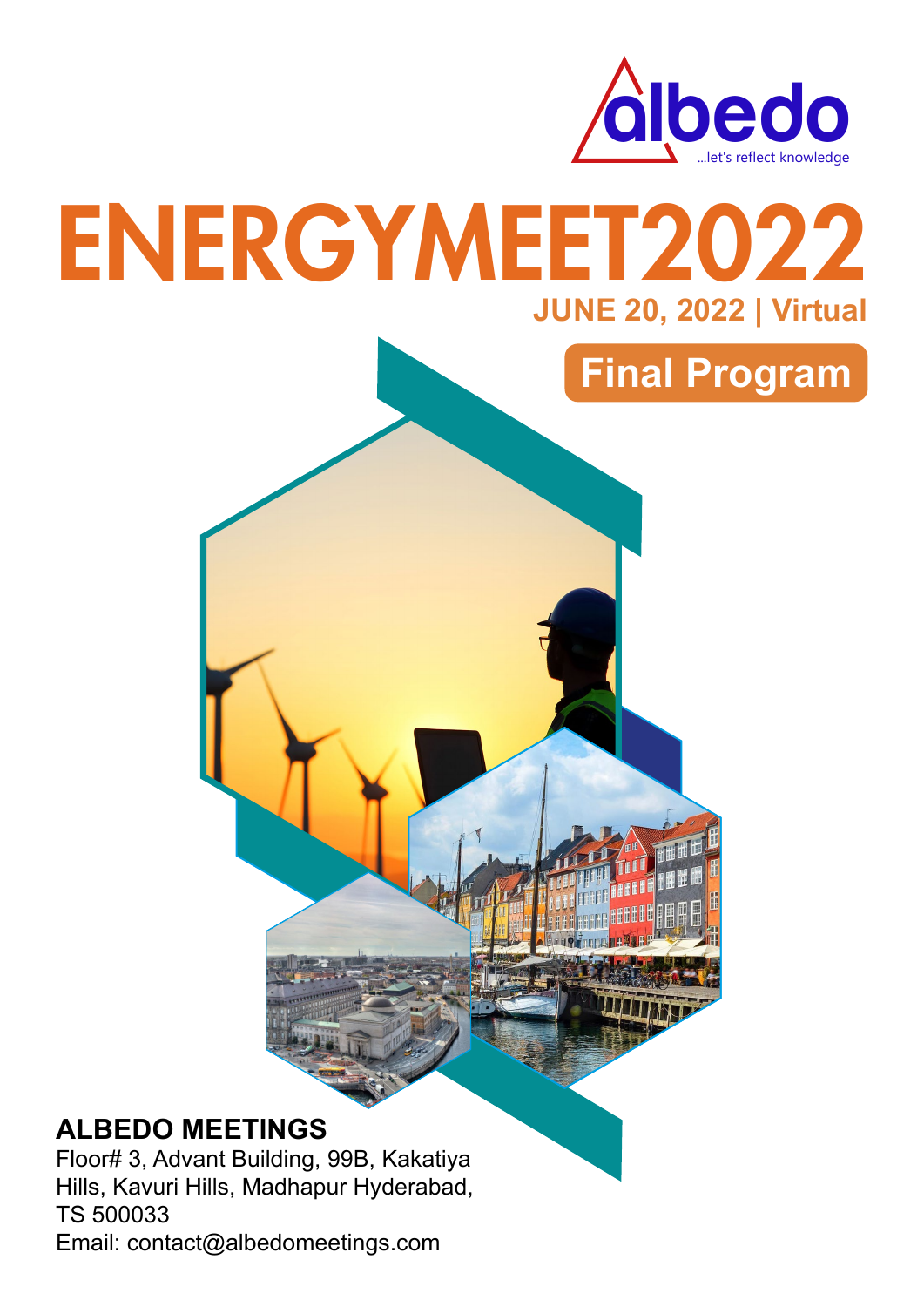### **June 20, 2022 Virtual Presentation GMT+1 (London Time Zone)**

| 10:00-10:40 | P | <b>Title:</b> Chemical Stability Enhancement of Proton Exchange Membrane<br><b>Fuel Cell</b>                                                             |
|-------------|---|----------------------------------------------------------------------------------------------------------------------------------------------------------|
|             |   | Dukjoon Kim, Sungkyunkwan University, South Korea                                                                                                        |
| 10:40-11:20 | P | Title: Investigation on Optimum Components Thickness of PEFC under<br><b>Higher Temperature Operation than Usual</b>                                     |
|             |   | Akira Nishimura, Mie University, Japan                                                                                                                   |
| 11:20-11:45 |   | <b>Title: High Temperature Latent Heat Storage Technology for Advanced</b><br><b>Thermal Energy Utilization</b>                                          |
|             |   | Takahiro Nomura, Hokkaido University, Japan                                                                                                              |
| 11:45-12:10 |   | <b>Title:</b> Characterization of Molten Salt Gasification using Organic Waste<br>as Fuel for the Development of High Functional Direct Carbon Fuel Cell |
|             |   | Sugiura Kimihiko, Osaka Prefecture University College of Technology,<br>Japan                                                                            |
| 12:10-12:35 |   | <b>Title: Simplified Method for Online Assessment of Process Noise Covari-</b><br>ance Matrix in Distribution System State Estimation                    |
|             |   | <b>Dragan Cetenovic, The University of Manchester, UK</b>                                                                                                |
| 12:35-13:00 |   | Title: Experimental Investigations on the Performance of the Downdraft<br><b>Gasifier with Different Equivalence Ratio</b>                               |
|             |   | Darshit Upadhyay, Nirma University, India                                                                                                                |
| 13:00-13:30 | K | <b>Title: Coupled Simulation of Electrical and Natural Gas Network System</b><br>- The Iberian Case                                                      |
|             |   | Rui Pestana, R&D NESTER, Portugal                                                                                                                        |
| 13:30-13:55 |   | <b>Title:</b> Piezoelectric Properties of GaN Nanowires for the Development of<br><b>High-Efficient Piezo-Nano-Generators</b>                            |
|             |   | <b>Gogneau Noelle, University of Paris-Saclay, France</b>                                                                                                |
| 13:55-14:20 |   | <b>Title:</b> Methodology Of Building a Water Heater Aggregated Model for<br><b>Evaluating Energy Flexibility for Domestic Hot Water</b>                 |
|             |   | Nguyen Quynh-Mai, National Institute of Solar Energy CEA, France                                                                                         |
| 14:20-14:45 |   | <b>Title:</b> Evolving Landscape of Integrated Power and Energy Management                                                                               |
|             |   | Anmol Sharma, Texas Instruments Inc, USA                                                                                                                 |
| 14:45-15:10 |   | <b>Title: Power Grid Hardening Recommendations for Extreme Hurricanes -</b><br>A Resilient Design Perspective                                            |
|             |   | <b>Shen-En Chen, University of North Carolina at Charlotte, USA</b>                                                                                      |
| 15:10-15:35 |   | <b>Title:</b> Non-Invasive Magnetic Resonance Technology for Imaging Small<br>Blood and Lymphatic Vessels in the Brain                                   |
|             |   | Jun Hua, Johns Hopkins University School of Medicine, USA                                                                                                |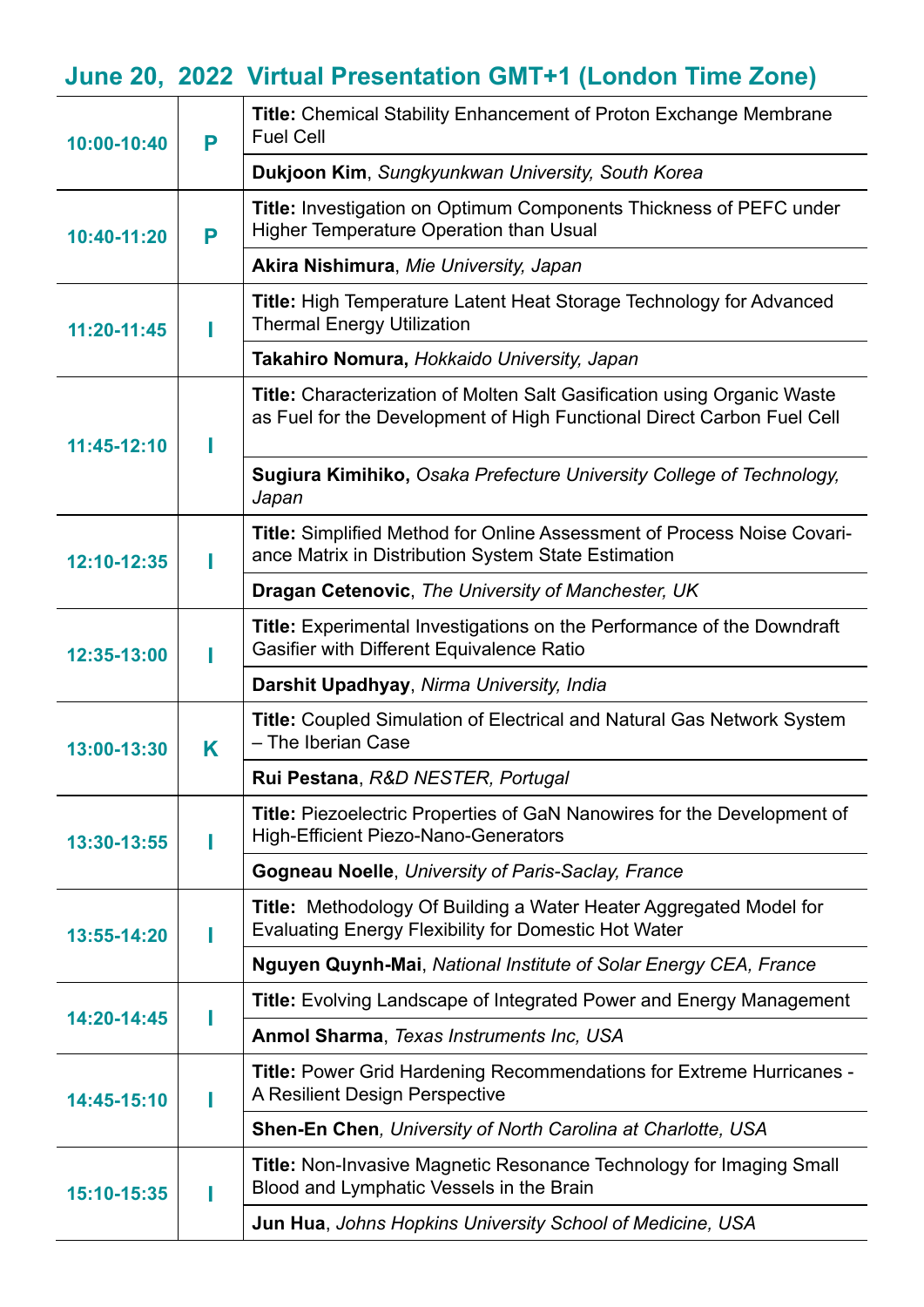| 15:35-16:15 | P | <b>Title: Power Distribution Analysis of a PEM Fuel Cell-Battery Powered</b><br><b>Electric Vehicle</b>                           |
|-------------|---|-----------------------------------------------------------------------------------------------------------------------------------|
|             |   | Susanta K. Das, Kettering University, USA                                                                                         |
| 16:15-16:40 |   | Title: Comparative Study and Experimental Test Bench of a DC Mi-<br>cro-Grid for an<br>Isolated Stand-Alone Site at High Altitude |
|             |   | Olivia Bory Devisme, La Reunion island, France                                                                                    |